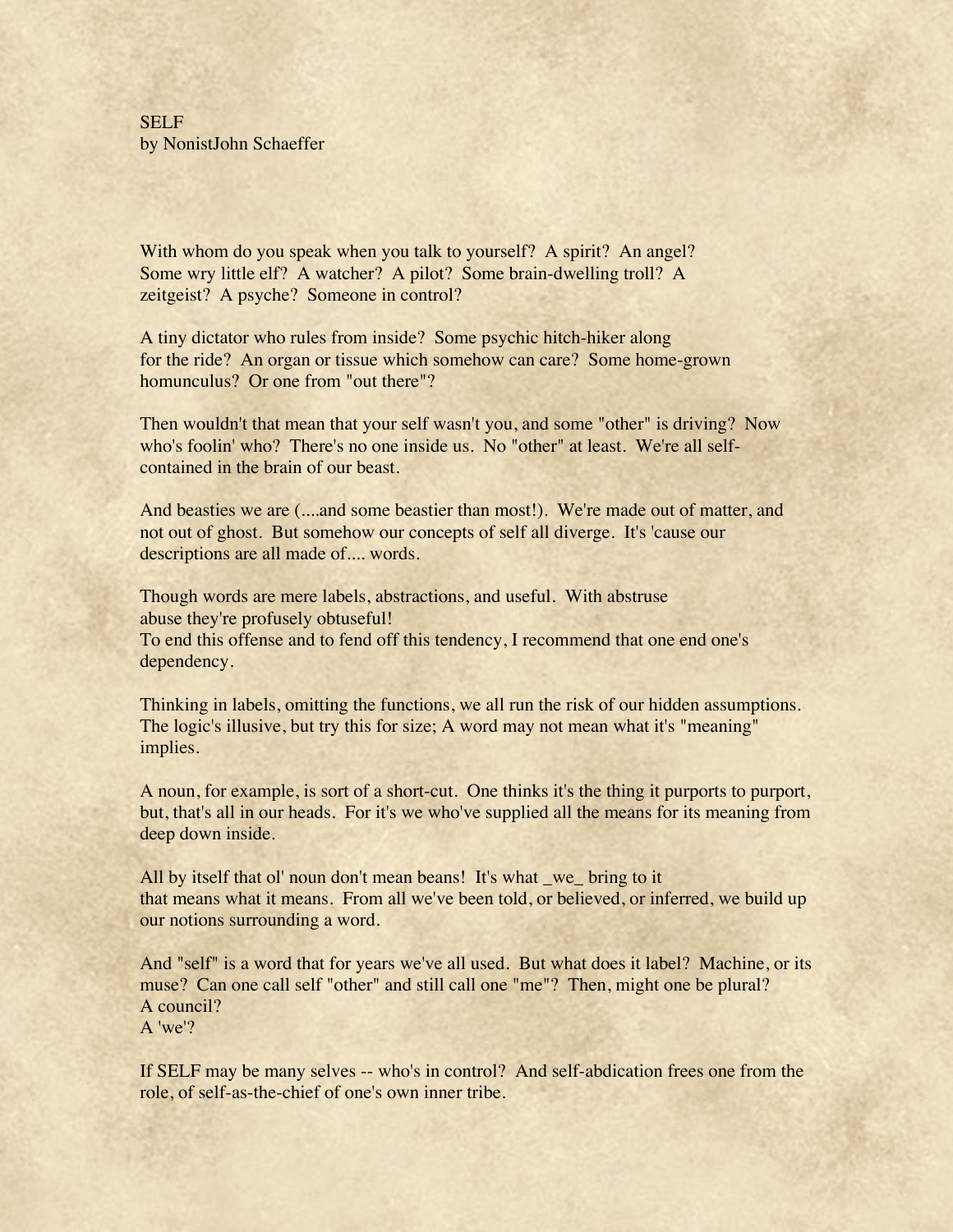T'wit, "selves" may thus function to better describe.

I've talked with my selves. Oh, c'mon! So have you. We all have. It's something that all humans do. While pondering quandaries our inner voices insist on assisting in all of our choices.

Our own inner council we just can't shut up. They're always on-line, and they do interrupt. There's only one way to put up with this mess. To beat 'em, I join 'em -- alas, I confess.

Whoever I am, then, whatever my role, results from a constant, cacophonous poll, of facts and emotions all bangin' about. And whoever I 'am' is...... whatever comes out!

It's none of my faults, then, just which one is I. I never know who's going to speak next, nor why. I cuss 'n discuss ad reducto absurd, 'til finally just one 'me' gets in the last word.

I wait on myselves to see which me will show. But one thing I'm sure of, there's one thing I know; it's not someone else who I am here inside. It's me! But which me, I can rarely decide.

There's one me that's peaceful. One loves a good spat. One me's always hungry. One knows I'm too fat. There's one that cries, "Onward!" Another that stalls. There's one that's a coward. And one that's got balls.

One thinks with his dick. Still another his brain. And one lacks the sense to come in from the rain. While one is a genius, another's a fool. And one is so nerdy. And one's way too cool.

One me values intellect far and above. Yet one covets passion, and suffers for love. The flower child me is a pacifist still. Another knows well that, if cornered, I'd kill.

Sometimes I'm beside myselves, fraught with concern over how to abide myselves, each in its turn. Though making my mind up's a heady endeavor, I manage to pull my 'self', somehow, together..

"It all sounds so schitzy," I hear someone say, "...to pick us apart and describe us this way. We know who we are. And we know that we know!" But... how do you know, that you know that you know?

And wherefore this power to reason so keen? Just where lives this knowledge to know what we mean? "This body." you say? What, this meat under skin? You're half right.

Now ponder the patterns within.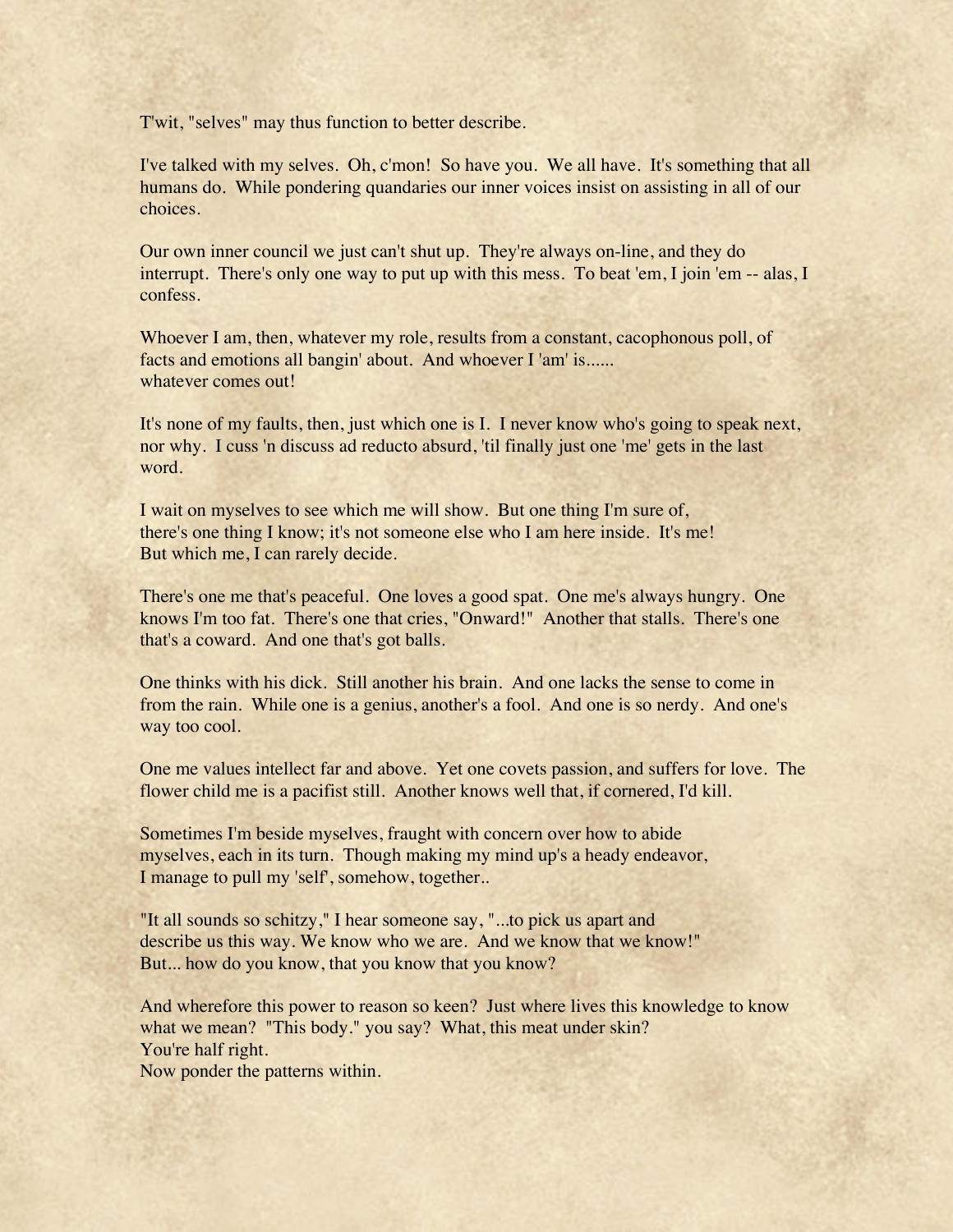Like patterns of blood flow, and patterns of air flow, and lots more we can't see.. We know that they're there though. Like patterns of factoids, and those of emotions. From patterning patterns derive all our notions.

Our patterns of brainwaves describe states of mind, evolving through feedback with gathering time. They feed off each other and then reappear, as superposed waveforms, which then decohere.

Our viewpoints are patterns that loop through the brain. They're all that we are. All the joy. All the pain. All memories, summaries, judgements as well, are just billions of neurons all goin' to beat hell.

Each neuron connects up with hundreds or more. Their looping re-entries forge patterns galore. And inside each neuron are bigger surprises. A quantum conundrum materializes!

Each neuron's a brain of its own, it would seem, of water filled tubules, with proteins between. The shape of each H20's charge and position, results from each tubulin's 'lectric condition.

Connecting these tubes there are proteins which modulate feedback that's like a Bose-Einstein Condensate -- a non-local function of quantum harmonics, with resonance patterns one could call "phononics".

Discrete bio-energy fields ebb and flow. These fields within fields are how neurons all know, which sets of synapses should fire, and how strong; which ones to inhibit, how much, and how long.

In concert these patterns consort with themselves. It gets more apparent, the deeper one delves, that self as-a-concept is so ill-defined. But choose the right words, and it can be refined.

To see self as \_function\_ might serve to suffice. And 'function' could be a defining device, to keep all our mental conceptual mappings, more closely aligned to Reality's hap'nings.

Then self is a does, not an is, one could say. And "function"'s preserved in the language that way. Thus thinking of self more in terms of a-flowing, may better describe this emergence of 'knowing'.

This flow, like the spectrum electromagnetic, can range from near zero to high-energetic. Thus, levels of consciousness seamlessly surge, from quantum beginnings as patterns converge.

The lines that we draw between conscious, and sub-, cut through the connectedness. Aye, there's the rub! So what we call self is misnomer, at best. The label falls short in a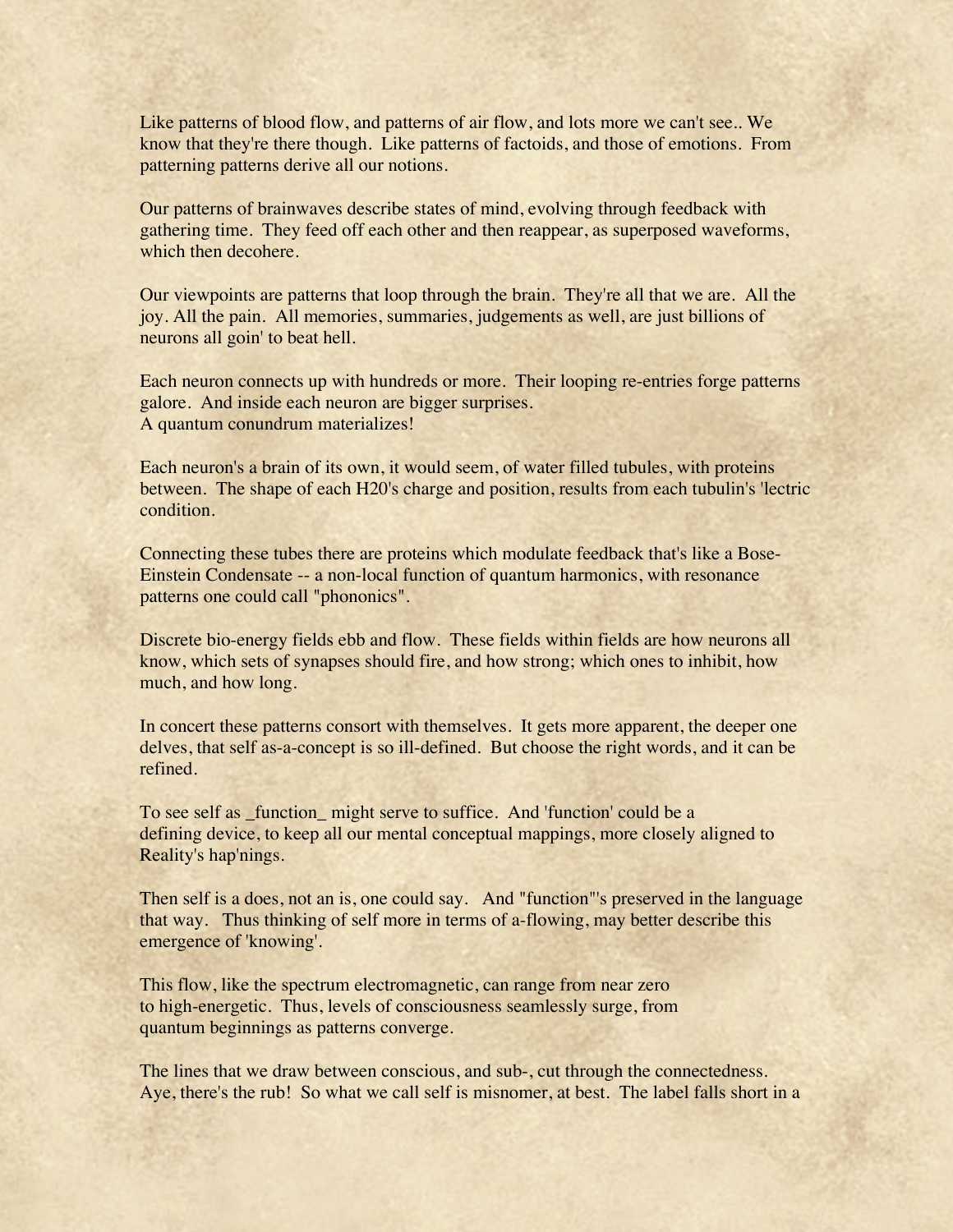## functional test.

The question of self is semantically bent, from not seeing self as a 'space-time' event. In space, self is multiple, strewn through the mind. It only seems single when focused in time.

As time can't exist independent of space, nor can space escape time's most ardent embrace, to split space-time's function in parts that aren't there, leaves logic agog in semantic despair.

We often give labels to things which are not. Then use them to reason, and figure, and plot. Such reasoning can't help but lead us astray, and delusion soon follows. Life's funny that way.

\*note\*\* [ On speaking of labeling things, please refer to my "ISes Don't And Nouns Are Not" for its purview. ]

So self isn't singular, nor is it plural. Nor limited, thus, to the mater-subdural. Nor does self exist independent of time. It's constantly fluxing, thus hard to define.

I know what you're thinking, "Then, where is the "soul"? And wherefore this need to make goodness our goal? And what about miracles, God, and the rest? Don't we humans need 'em to live at our best?"

"We can't be mere patterns," I hear someone snicker, "...all neurons' and ions' electrical flicker. We've got to be more, or we'd lose self respect. And civilization would surely be wrecked!"

"We must have a Reason to do what we must. How else can we know what we're doing is just? Without souls we're just existentialist stew.... and anything goes. I'm afraid that won't do!"

Concerning the reason for things as they 'are', our language can only support us so far. Then, try as we might, we end up in distress. Debate obtains only infinite regress.

Our knowledge thus far has an event horizon, beyond which there's nothing to lay our minds' eyes on. Reality runs off the edge of our maps. Between what we know, and "what-am" there are gaps!

We know lots of stuff about how some things work. The 'why' is the thing that drives most folks berserk. They can't see that "Why?"'s the wrong question to ask -- and answering, thus, an impossible task.

They grasp at their straws, and they jump their conclusions, 'cause something inside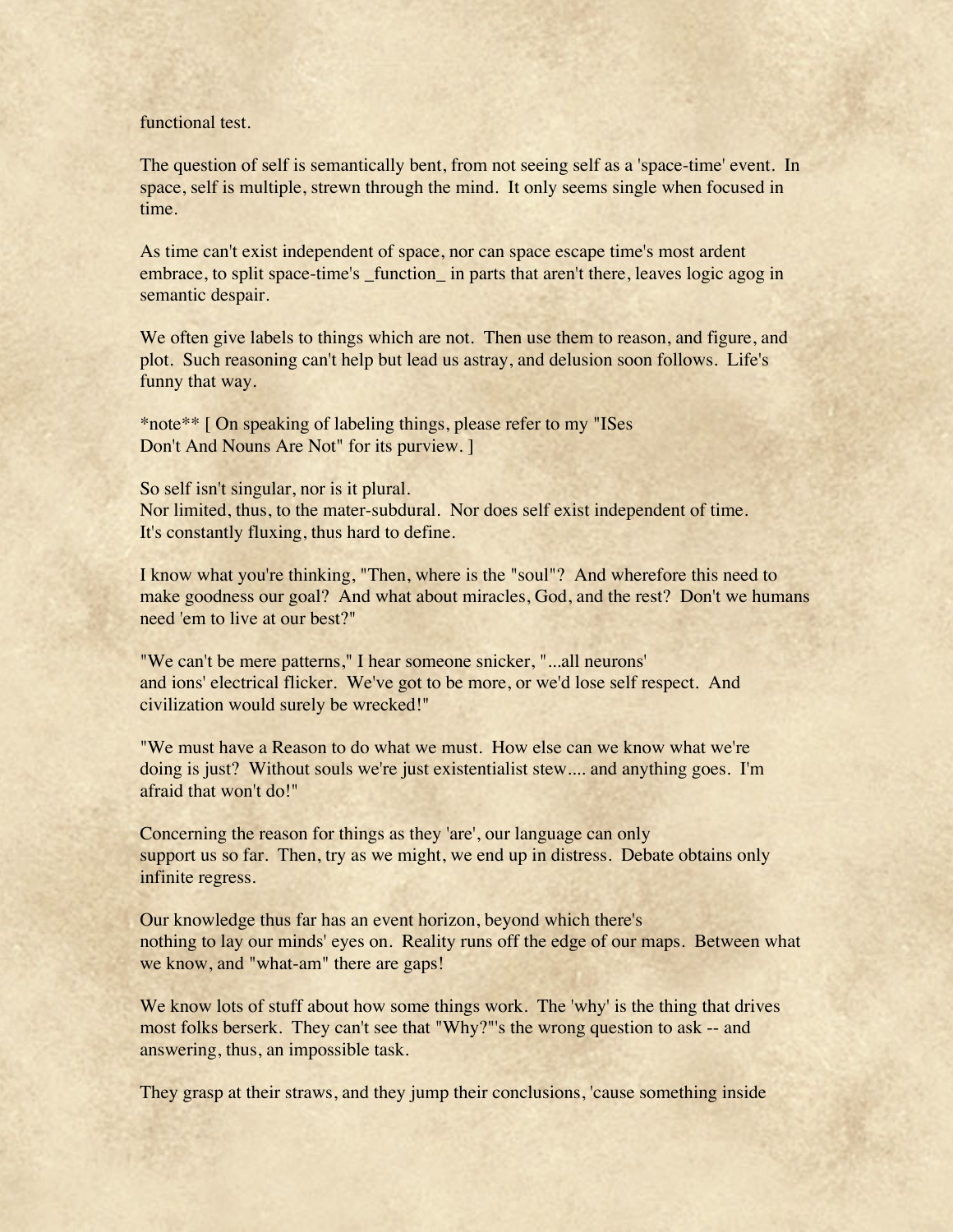demands final solutions. They're driven by need for some Ultimate Truth. Like Boomers obsessing some fountain of youth.

They'd rather believe in THE ultimate plan, than think evolution's the reason for man. They pray for a sky-hook to show them the way. To those who demand one to live, I could say...

You want one? Invent one!

Why bother with fact? You don't even have to leave logic intact. Pick any religion. Or just make up one. Don't let being rational spoil your fun.

Don't bother with evidence! You now what's what. Just close your eyes, and it's there in your gut. You want it? You got it. As simple as that... No Masters. No Bachelors. No taking the SAT.

There's no need to learn what you don't understand. Reject all that science which strays out of hand. You know what you need, and you know what you feel. To hell with the heathen who say that ain't real!

They're just out to get you as likely as not. They're Godless elitists. And evil, the lot! Their facts and their figures don't mean what they say. It's all just a smokescreen to keep you at bay!

They're after your soul. Don't you pay no attention, to progress, discovery, change, or invention. They're killers of faith, and they're spreaders of doubt. Why not kill 'em all, and let God sort 'em out?

Sheesh! Taking this track to its logical end, there's no telling the depths we might likely descend. Our hist'ry's replete with disast'rous results, where reason conflicts with unreasoning cults.

But these too are part of the patterns of learning. And wonder. And striving. And conflict. And yearning. It hasn't been pretty, as history points out. But I've every faith evolution will out.

We got here that way, and it's worked well so far. Without it we wouldn't be who-all we are! It's simple pragmatics.

Seen in retrospect -- we're lucky we made it this far. What the heck!

The spectrum of consciousness, like that of light, extends both directions, and clean out of sight. Our knowledge will grow more as our tools evolve. But self, as-a-question, can never be solved.

Is one not the master of one's so-called fate? Does having a choice or free will ever rate? Or are we pre-programmed matrixed radiation, determined from physics that subtend